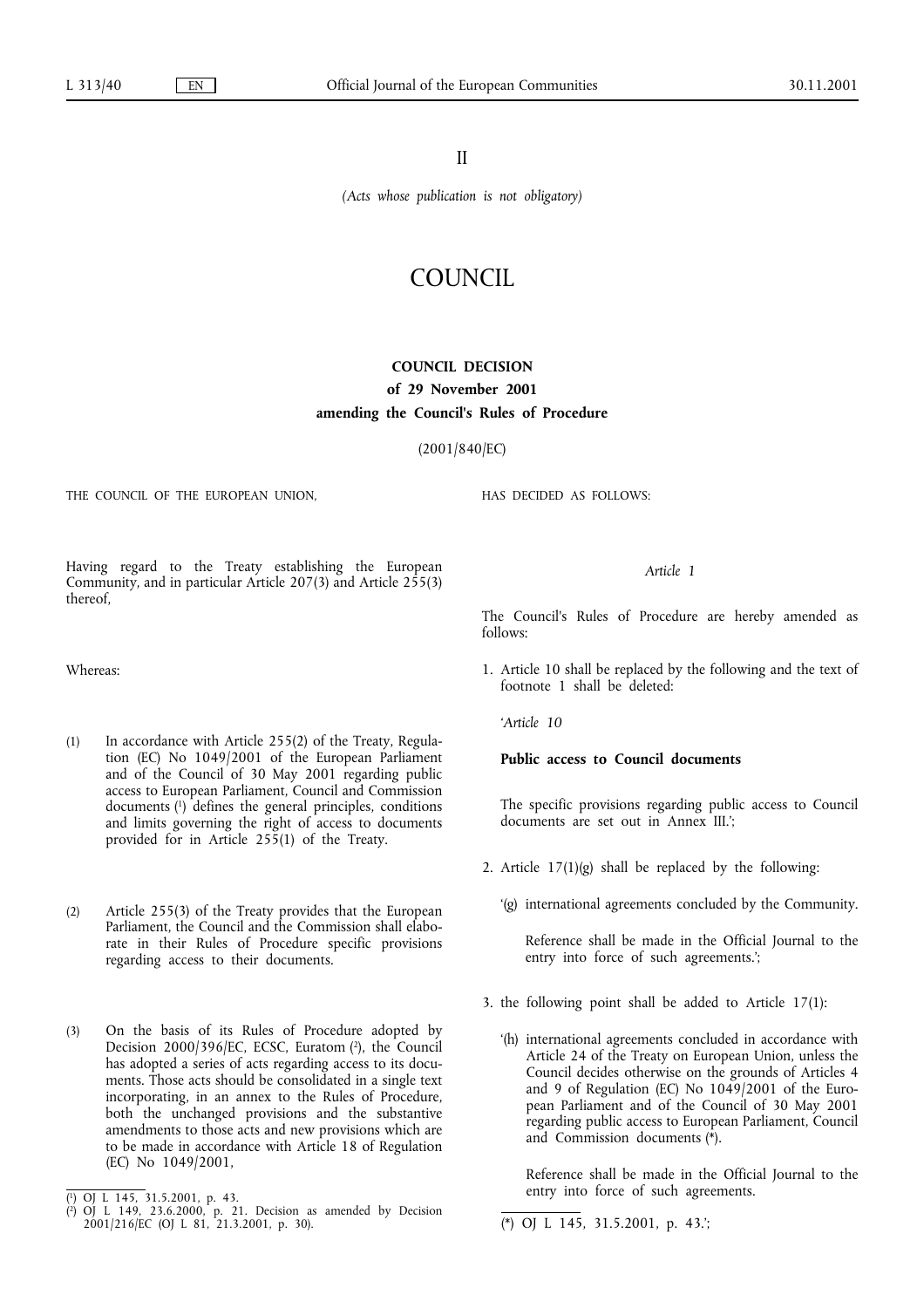4. the following Annex shall be added:

#### *'ANNEX III*

**SPECIFIC PROVISIONS REGARDING PUBLIC ACCESS TO COUNCIL DOCUMENTS**

*Article 1*

#### **Scope**

Any natural or legal person shall have access to Council documents subject to the principles, conditions and limits laid down in Regulation (EC) No 1049/2001 and the specific provisions laid down in this Annex.

#### *Article 2*

#### **Consultation as regards third-party documents**

1. For the purpose of applying Article 4(5) and Article 9(3) of Regulation (EC) No 1049/2001 and unless it is clear, upon examination of the document in the light of Article  $4(1)$ , (2) and (3) of Regulation (EC) No  $1049/$ 2001, that it shall not be disclosed, the third party concerned shall be consulted if:

- (a) the document is a sensitive document as defined in Article 9(1) of Regulation (EC) No 1049/2001;
- (b) the document originates from a Member State and
	- was submitted to the Council before 3 December 2001; or
	- the Member State concerned requested that it not be disclosed without its prior agreement.

In all other cases, where the Council receives an application for a third-party document in its possession, the General Secretariat, for the purpose of applying Article 4(4) of Regulation (EC) No 1049/2001, shall consult the third party concerned unless it is clear, upon examination of the document in the light of Article  $4(1)$ , (2) and (3) of Regulation (EC) No 1049/2001, that it shall or shall not be disclosed.

The third party shall be consulted in writing (including by e-mail) and be given a reasonable time limit for its reply, taking into account the time limit laid down in Article 7 of Regulation (EC) No 1049/2001. In the cases referred to in paragraph 1, the third party shall be asked to give its opinion in writing.

4. Where the document does not fall within paragraph 1(a) or (b) and the General Secretariat, in the light of the third party's negative opinion, is not satisfied that Article 4(1) or (2) of Regulation (EC) No 1049/2001 is applicable, the Council shall be seized of the matter.

If the Council envisages the release of the document, the third party shall be informed immediately in writing of the Council's intention to release the document after a time period of at least 10 working days. At the same time, the third party's attention shall be drawn to Article 243 of the Treaty establishing the European Community.

#### *Article 3*

#### **Requests for consultation received from other institu**tions or from Member States

Requests for consultations with the Council made by another institution or a Member State concerning an application for a Council document shall be sent via email to access@consilium.eu.int or by fax to +32(0)2 285 6361.

The General Secretariat shall give its opinion on behalf of the Council promptly, taking into account any time limit required for a decision to be made by the institution or the Member State concerned, and at the latest within five working days.

*Article 4*

# **Documents originating from Member States**

Any request by a Member State under Article 4(5) of Regulation (EC) No 1049/2001 shall be made in writing to the General Secretariat.

*Article 5*

#### **Referral of requests by Member States**

When a Member States refers to a request to the Council, it shall be handled in accordance with Articles 7 and 8 of Regulation (EC) No 1049/2001 and the relevant provisions of this Annex. In the event of a total or partial refusal of access, the applicant shall be informed that any confirmatory application must be addressed directly to the Council.

*Article 6*

#### **Address for applications**

Applications for access to a document shall be addressed in writing to the Secretary-General of the Council/High Representative, rue de la Loi/Wetstraat 175, B-1048 Brussels, by e-mail to access@consilium.eu.int or by fax to  $+32(0)2$  285 6361.

*Article 7*

#### **Processing of initial applications**

Subject to Article 9(2) and (3) of Regulation (EC) No 1049/2001, any application for access to a Council document shall be handled by the General Secretariat.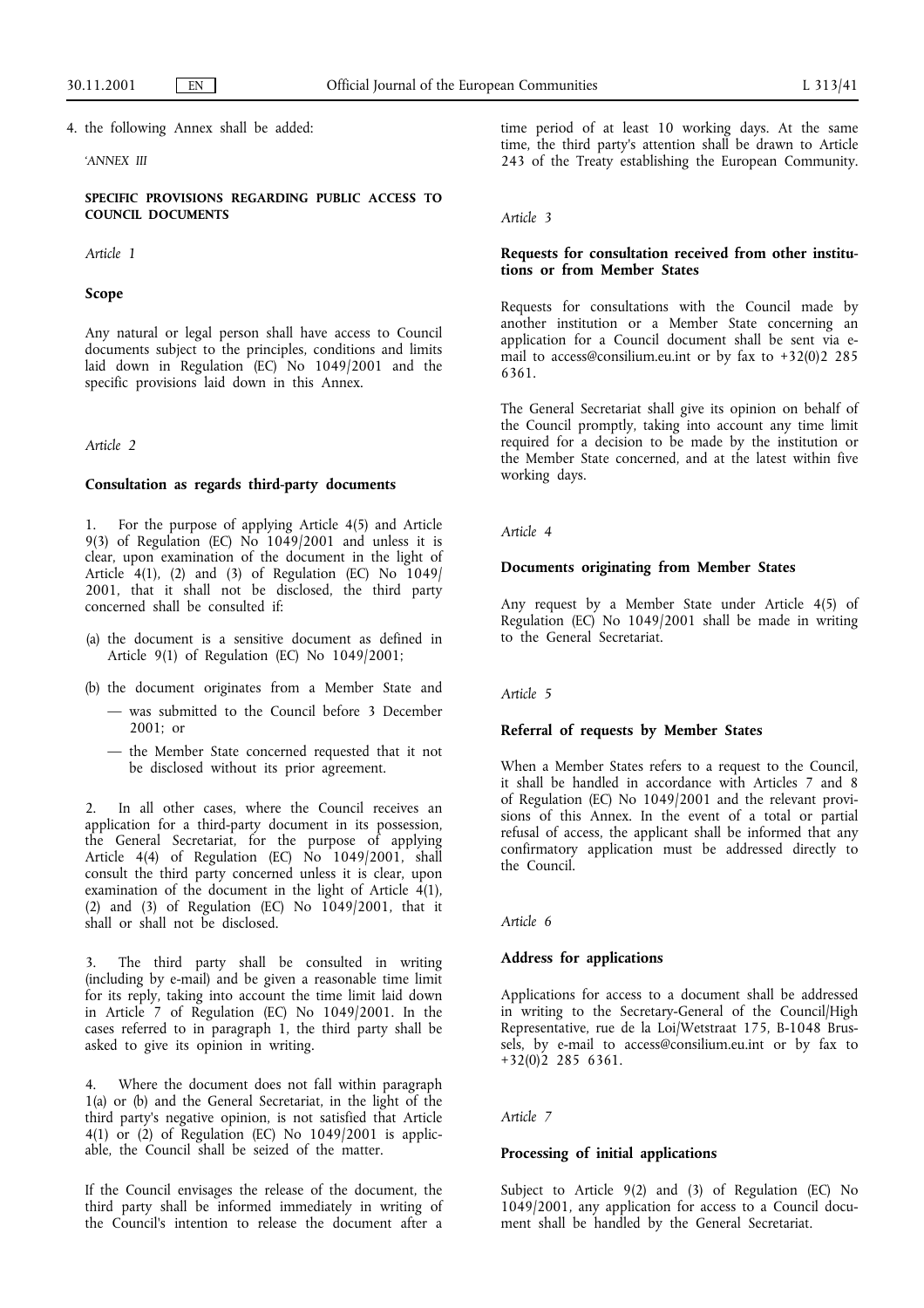*Article 8*

# **Processing of confirmatory applications**

Subject to Article 9(2) and (3) of Regulation (EC) No 1049/2001, any confirmatory application shall be decided upon by the Council.

## *Article 9*

## **Charges**

The charges for producing and sending copies of Council documents shall be set by the Secretary-General.

*Article 10*

#### **Public register of Council documents**

The General Secretariat shall be responsible for providing public access to the register of Council documents.

In addition to the references to documents, it shall be indicated in the register which documents drawn up after 1 July 2000 have already been released to the public. Subject to Regulation (EC) No 45/2001 of the European Parliament and of the Council of 18 December 2000 on the protection of individuals with regard to the processing of personal data by the Community institutions and bodies and on the free movement of such data (1) and Article 16 of Regulation (EC) No 1049/2001, their content shall be made available on the Internet.

( 1) OJ L 8, 12.1.2001, p. 1.

*Article 11*

#### **Documents directly accessible to the public**

1. This Article shall apply to all Council documents, provided that they are not classified and without prejudice to the possibility of making a written application in accordance with Article 6 of Regulation (EC) No 1049/ 2001.

- 2. For the purpose of this Article:
- "circulation" shall mean distribution of the final version of a document to the members of the Council, their representatives or delegates;
- "legislative document" shall mean any document concerning the examination and adoption of a legislative act within the meaning of Article 7 of the Council's Rules of Procedure.

The General Secretariat shall make the following documents available to the public as soon as they have been circulated:

- (a) documents of which neither the Council nor a Member State is the author, which have been made public by their author or with his agreement;
- (b) provisional agenda of meetings of the Council in its various formations;
- (c) any text adopted by the Council and intended to be published in the *Official Journal of the European Communities*.

4. Provided that they are clearly not covered by any of the exceptions laid down in Article 4 of Regulation (EC) No 1049/2001, the General Secretariat may also make the following documents available to the public as soon as they have been circulated:

- (a) provisional agenda of committees and working parties;
- (b) other documents, such as information notes, reports, progress reports and reports on the state of discussions in the Council or one of its preparatory bodies which do not reflect individual positions of delegations, excluding Legal Service opinions and contributions.

5. The General Secretariat shall make the following legislative documents available to the public, in addition to the documents referred to in paragraphs 3 and 4, as soon as they have been circulated:

- (a) cover notes and copies of letters concerning legislative acts addressed to the Council by other institutions or bodies of the European Union or, subject to Article 4(5) of Regulation (EC) No 1049/2001, by a Member State;
- (b) notes submitted to Coreper and/or to the Council for approval ("I/A" and "A" Item notes), as well as the draft legislative acts to which they refer;
- (c) decisions adopted by the Council during the procedure referred to in Article 251 of the EC Treaty and joint texts approved by the Conciliation Committee.

6. After adoption of one of the decisions referred to in paragraph  $5(c)$  or final adoption of the act concerned, the General Secretariat shall make available to the public any legislative documents relating to this act which were drawn up before one of such decisions and which are not covered by any of the exceptions laid down in Article 4(1), (2) and (3), second subparagraph, of Regulation (EC) No 1049/2001, such as information notes, reports, progress reports and reports on the state of discussions in the Council or in one of its preparatory bodies ("outcomes of proceedings"), excluding Legal Service opinions and contributions.